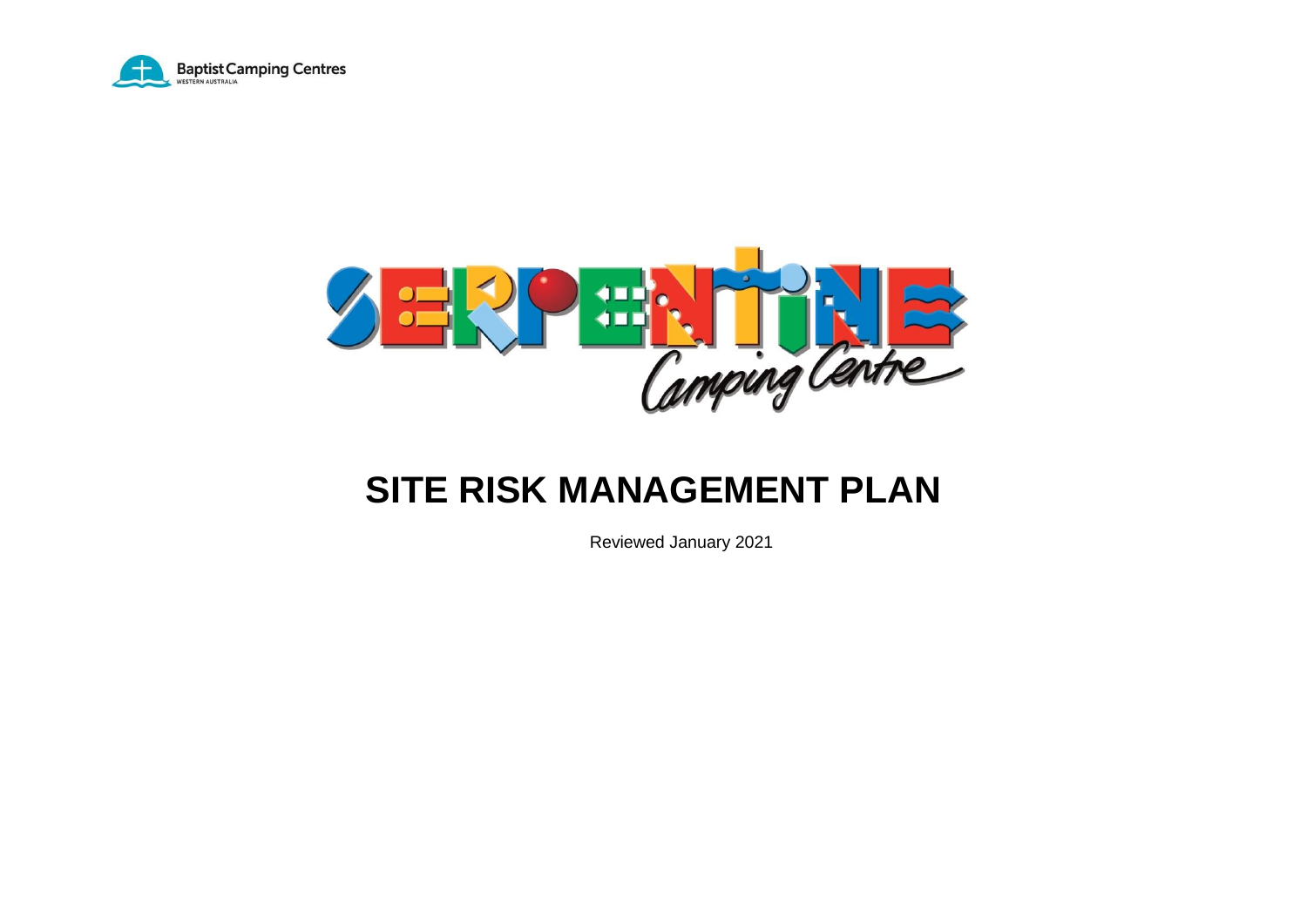



**RISK MANAGEMENT PLAN**

**VENUE** *(Consider potential hazards such as location, crowds, slippery floors)*

| <b>Activity/</b>                    | <b>Hazard Identification</b>                                                        | <b>Risk</b>               | <b>Elimination or Control Measures</b>                                                                                                                                                                                                                                                                                                                                                         | <b>Who</b>                                    | When                                                         |
|-------------------------------------|-------------------------------------------------------------------------------------|---------------------------|------------------------------------------------------------------------------------------------------------------------------------------------------------------------------------------------------------------------------------------------------------------------------------------------------------------------------------------------------------------------------------------------|-----------------------------------------------|--------------------------------------------------------------|
| Location                            |                                                                                     | Assess.                   |                                                                                                                                                                                                                                                                                                                                                                                                |                                               |                                                              |
| General                             | <b>Buildings unstable</b><br>Site uninsured<br>Injury due to OH&S<br>issue          | 6<br>6<br>$6\phantom{1}6$ | The Centre holds all licences required to operate.<br>$\bullet$<br>Centre maintains Public Liability insurance. Certificate of<br>$\bullet$<br>Currency<br>provided on request.<br>Construction meets relevant building codes.<br>$\bullet$<br>Construction is undertaken by licensed, insured builders.<br>$\bullet$<br>Centre has a commitment to managing OH&S issues.<br>$\bullet$         | Site Manager                                  | Ongoing site<br>management                                   |
| Participants<br>walking<br>On roads | • Struck by vehicle<br>whilst crossing road                                         | 6                         | Signage identifies "children at play" & a speed limit of 8k.<br>Speed humps on main roads.<br>Signage encourages vehicles to be parked in designated<br>areas.<br>Provide group with rules & monitor.<br>$\bullet$<br>Walk on roads only when absolutely necessary.                                                                                                                            | Site Caretaker<br>All<br>Group Leaders<br>All | Ongoing site<br>management<br>During stay                    |
| Meeting rooms                       | Struck by falling<br>equipment<br>Hot water burn                                    | 6<br>5                    | Signage states that chairs are to be stacked to a max of<br>ten.<br>Signage states that tables are stacked against wall.<br>$\bullet$<br>Wall urns are over sinks at a height to discourage access &<br>$\bullet$<br>with warning signage                                                                                                                                                      | Group Leader<br>Administration                | Throughout stay<br>Site management                           |
| Swimming pool                       | • Slip on wet tiles or<br>pool edge<br>Unsupervised access<br>Drowning<br>$\bullet$ | 5<br>4<br>3               | Pool is fenced, signage showing depth is in place & edging<br>tiles are slip resistant.<br>CPR signage are in place.<br>$\bullet$<br>Group Organiser given key to open pool gate.<br>$\bullet$<br>There must be two people in the pool area.<br>$\bullet$<br>One responsible adult leader must be present who can<br>$\bullet$<br>perform CPR.<br>The last Leader to leave must lock the gate. | Site Caretaker<br>Group Leader                | Ongoing site<br>maintenance<br>On arrival<br>Throughout stay |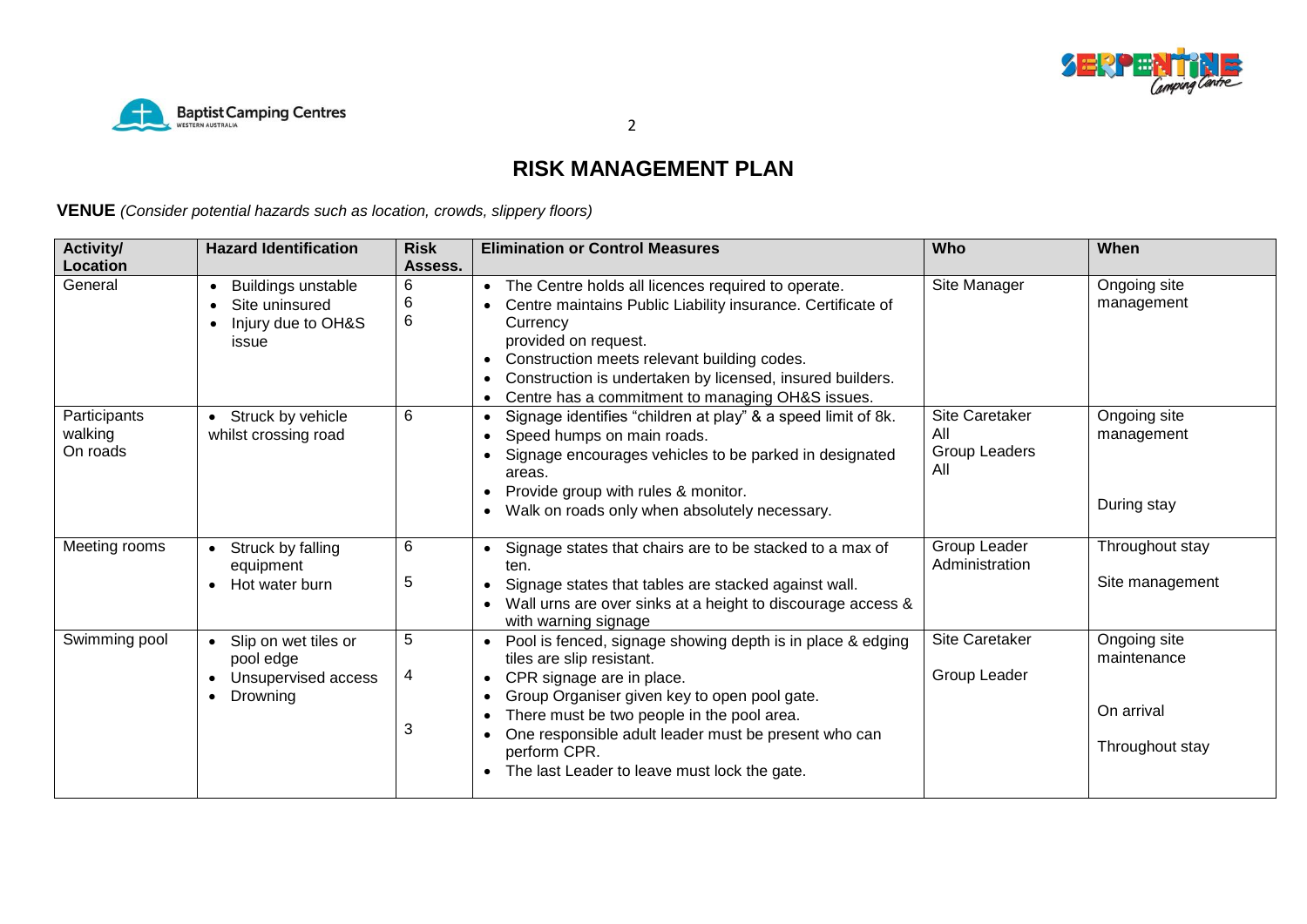



.

| Sporting<br>Equipment<br>& Areas<br>(including & volley<br>ball & tennis<br>courts) | Faulty equipment<br>causes injury<br>Fall off equipment                                                                                                               | 5<br>5           | Fixed equipment meets building codes & council<br>$\bullet$<br>requirements.<br>Equipment is inspected annually.<br>$\bullet$<br>Soft fall areas are in place & maintained.<br>Sporting equipment is kept in good repair.<br>Group leaders have access to sports equipment.<br>The Centre encourages adult supervision of all recreational<br>activities.                                                                                                                                                                                                                                                                | Site Manager<br>Group Leader                | Ongoing site<br>management<br>On arrival<br>Throughout stay |
|-------------------------------------------------------------------------------------|-----------------------------------------------------------------------------------------------------------------------------------------------------------------------|------------------|--------------------------------------------------------------------------------------------------------------------------------------------------------------------------------------------------------------------------------------------------------------------------------------------------------------------------------------------------------------------------------------------------------------------------------------------------------------------------------------------------------------------------------------------------------------------------------------------------------------------------|---------------------------------------------|-------------------------------------------------------------|
| Maintenance                                                                         | Injury due to<br>$\bullet$<br>unsupervised<br>access<br>Tripping over tools<br>or maintenance area<br>Faulty equipment<br>$\bullet$<br>Hazardous material<br>incident | 5<br>6<br>6<br>5 | Maintenance shed is out of bounds as outlined in<br>$\bullet$<br>Information File.<br>Tools are stored in maintenance sheds or in locked<br>vehicles.<br>During major construction, areas are fully fenced.<br>During maintenance areas are identified by road barriers,<br>witches hats, safety tape or appropriate barricade.<br>The Centre promotes a safe working environment.<br>$\bullet$<br>Centre holds a Hazardous Good License, has a designated<br>chemical store & is inspected annually.<br>A Delivery Procedure is in place - sign on driveway.<br>Material Safety Data Sheets are maintained<br>$\bullet$ | Site Manager<br>Group Leader                | Ongoing site<br>maintenance                                 |
| Site Hazards<br>(incl<br>Environment).                                              | Tripping on<br>paths/tracks<br>Uneven ground<br><b>Fallen trees</b>                                                                                                   | 6<br>6<br>5      | At night external pathways are illuminated.<br>$\bullet$<br>Trees are cut back, tracks cleared & general maintenance<br>conducted to reduce risks.<br>Designated guest activity locations display appropriate<br>$\bullet$<br>warning signs.                                                                                                                                                                                                                                                                                                                                                                             | Site Manager<br><b>Activity Coordinator</b> | Ongoing site<br>management                                  |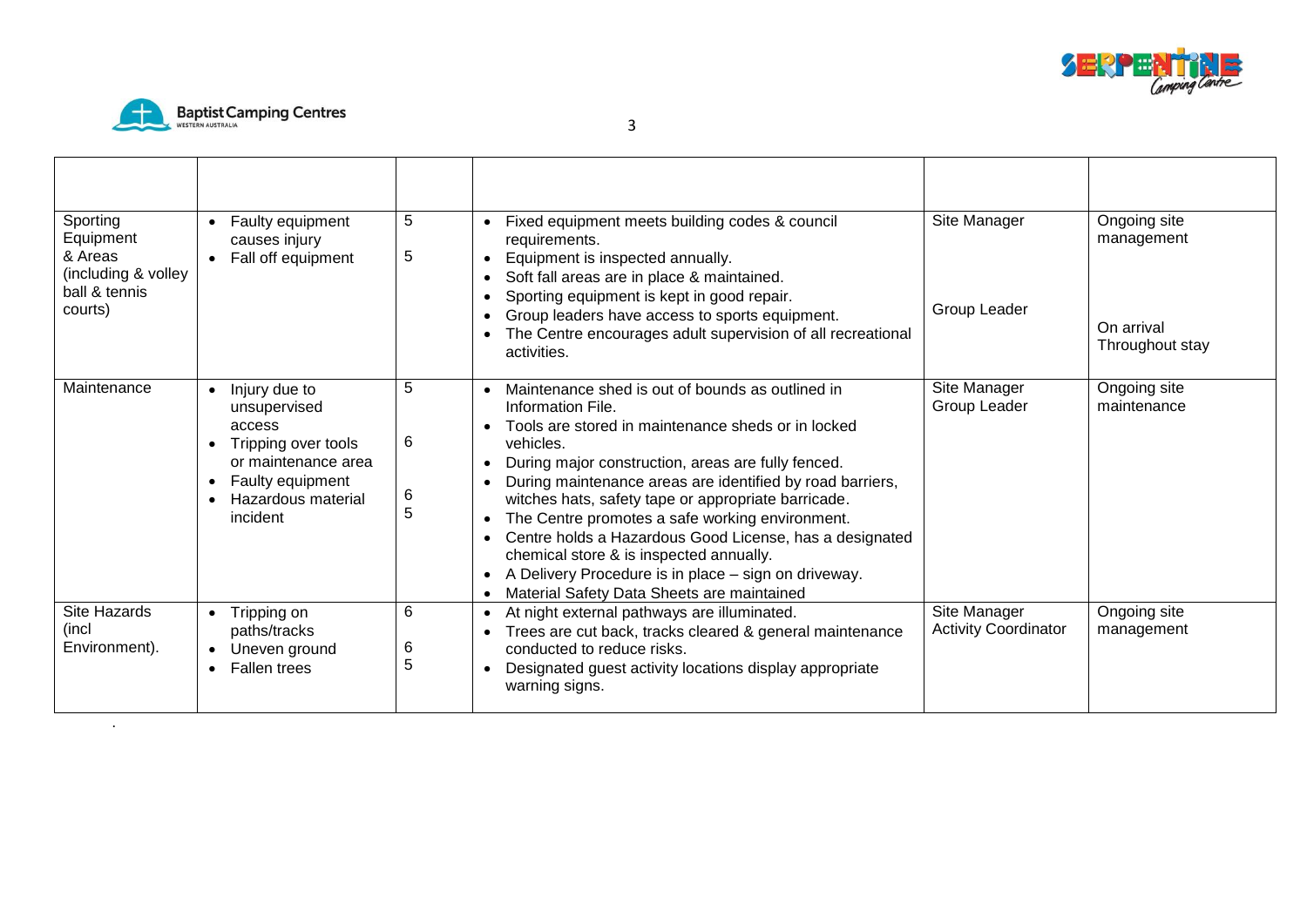



## **ACTIVITIES** *(Consider activities planned on the program)*

| <b>Activity/</b><br>Location             | <b>Hazard Identification</b>                           | <b>Risk</b><br>Assess. | <b>Elimination or Control Measures</b>                                                                                                                                                                                                                                                                                                                                                                           | Who                               | When                                         |
|------------------------------------------|--------------------------------------------------------|------------------------|------------------------------------------------------------------------------------------------------------------------------------------------------------------------------------------------------------------------------------------------------------------------------------------------------------------------------------------------------------------------------------------------------------------|-----------------------------------|----------------------------------------------|
| <b>Activity Structures</b><br>& Hardware | Failure of structure<br>• or equipment                 | 5                      | • Construction complies with current Aust Standards or<br>relevant building codes and annual checks & maintenance<br>conducted.<br>Equipment is used, stored & retired in accordance with<br>manufacturer guidelines.<br>Log books are maintained to track equipment usage.<br>$\bullet$                                                                                                                         | <b>Activities Provider</b>        | Ongoing site<br>management<br>After activity |
| Activity specific                        | Unsafe practices<br>Injured whilst on<br>activity      | $\overline{5}$<br>4    | Centre has developed Standard Operating Procedures that<br>$\bullet$<br>meet or exceed industry standards to manage known &<br>potential risks and ensure safe operation of activities.                                                                                                                                                                                                                          | <b>Activities Provider</b>        | Ongoing management                           |
|                                          | Injured by other<br>participant                        | 6                      | Instructor to participant ratios will vary depending on<br>$\bullet$<br>activity & group.                                                                                                                                                                                                                                                                                                                        | Group Leader                      | On arrival                                   |
|                                          | Inadequate<br>supervision                              | 5                      | Instructors undertake work that is in line with their level of<br>$\bullet$<br>training or experience on each activity.<br>Ensure one Leader allocated to each group<br>$\bullet$                                                                                                                                                                                                                                | <b>Activities Provider</b>        | Prior or activity                            |
|                                          |                                                        |                        | Activity areas are inspected to identify any hazards.<br>Create a process - for upkeep specific/general<br>Groups given instructions on boundaries & behaviour.<br>Supervision of group during activity session.<br>$\bullet$<br>Participants must attend briefing to undertake activity.<br>Vehicle access to all activities onsite.<br>$\bullet$<br>Incident/Accident Report Form completed for any incidents. | Group Organiser                   | Prior to activity<br>During activity         |
| <b>Staff</b>                             | Unsafe practices<br>Insufficient<br>knowledge & skills | 4<br>4                 | Instructors have qualifications and competencies or have<br>$\bullet$<br>been specifically trained on individual activities by the<br>Centre.                                                                                                                                                                                                                                                                    | <b>Activities Provider</b><br>All | Ongoing management                           |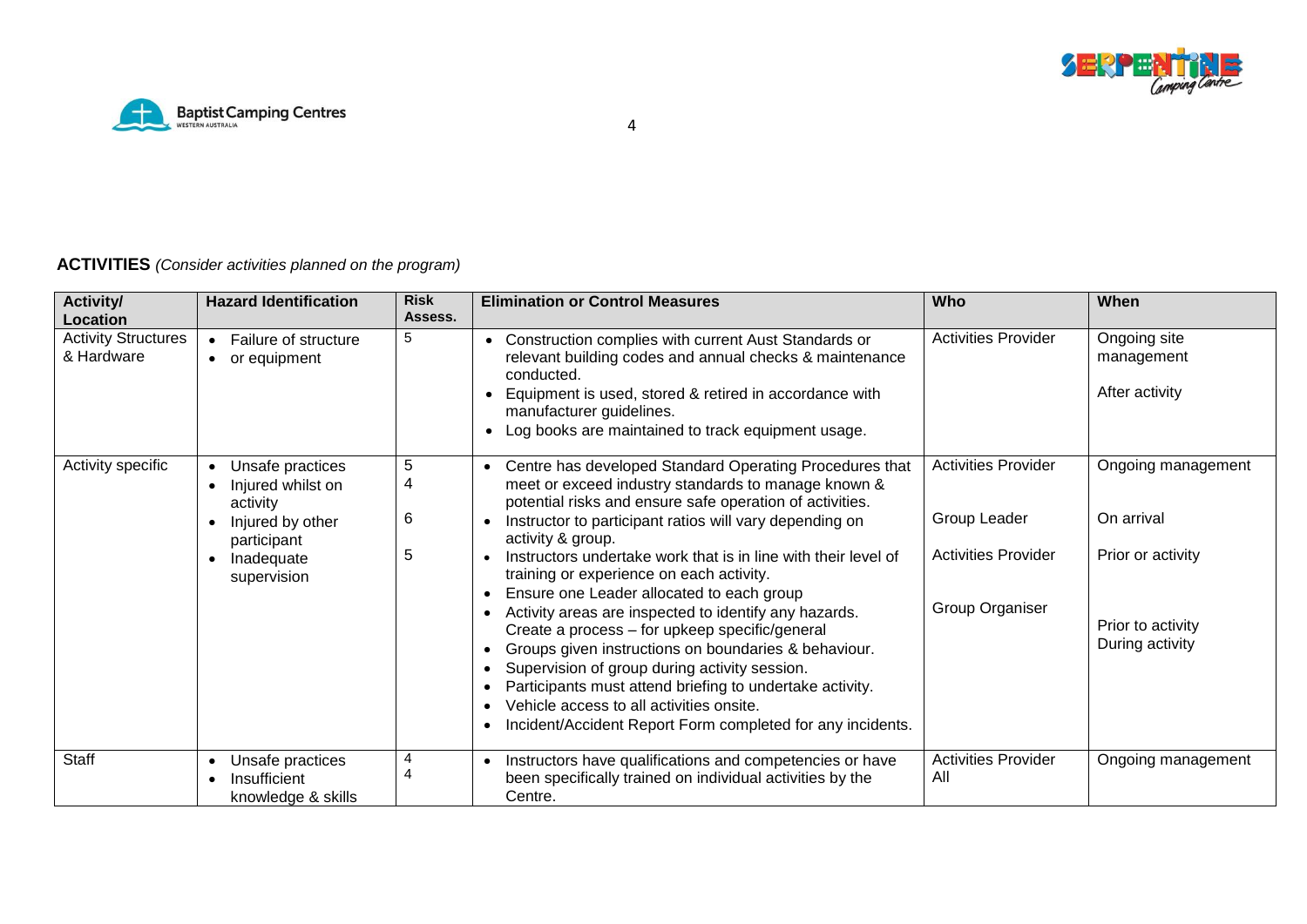



.

|                    |                                                        |   | Senior First Aid qualified staff on site.<br>Instructors are required to follow Standard Operating<br>Procedures.                                                                                                                                                                     |                                                                |                                      |
|--------------------|--------------------------------------------------------|---|---------------------------------------------------------------------------------------------------------------------------------------------------------------------------------------------------------------------------------------------------------------------------------------|----------------------------------------------------------------|--------------------------------------|
| Access to activity | Injury due to<br>unsupervised access                   |   | Activities are de-rigged at the end of each day<br>Access to activities is restricted between scheduled activity<br>sessions (ie. ladders locked, harnesses stored or instructor<br>remains at site).                                                                                 | <b>Activities Provider</b><br><i><u><b>Instructors</b></u></i> | Throughout stay                      |
| Missing person     | Participant separated<br>from group during<br>activity | 5 | Participants briefed on meeting place & times.<br>Instructor will confirm group numbers with Leaders &<br>conduct regular head count.<br>Group will only walk as fast as the slowest person.<br>Second instructor / Leader to be "tail end Charlie" & group<br>remain in visual range | Group Leaders<br><b>Activities Provider</b>                    | Prior to activity<br>During activity |

**EQUIPMENT** *(Consider resources that impact on the activity such as appropriate & sufficient clothing,shoes,protection from environment,activity specific quipment)*

| <b>Activity/</b><br><b>Location</b>   | <b>Hazard Identification</b>                                       | <b>Risk</b><br>Assess. | <b>Elimination or Control Measures</b>                                                                                                                                                                                                                                                            | <b>Who</b>                                               | When                                                                         |
|---------------------------------------|--------------------------------------------------------------------|------------------------|---------------------------------------------------------------------------------------------------------------------------------------------------------------------------------------------------------------------------------------------------------------------------------------------------|----------------------------------------------------------|------------------------------------------------------------------------------|
| <b>Personal Safety</b><br>Equipment   | Failure of equipment<br>Unsafe practices<br>Inadequate equipment   | 4<br>4                 | Equipment complies with industry standards.<br>Equipment is used for its express purpose, stored & retired<br>in accordance with manufacturer guidelines.<br>Participants briefed on correct fitting & usage of equipment<br>for activity.<br>Log sheets are maintained to track equipment usage. | <b>Activities Provider</b>                               | Ongoing site<br>management<br>During activity<br>After activity              |
| Appropriate<br>Clothing<br>/ Footwear | Tripping or foot injury<br>Harness chaffing<br>Sunburn<br>Exposure | 6<br>6<br>່ວ           | Safety briefing provided outlining clothing requirements.<br>Group Leaders brief participants prior to activities.<br>Participants asked to change clothing<br>Bureau of Meteorology site checked for weather updates &<br>Leaders advised changing weather conditions.                           | <b>Activities Provider</b><br>Organiser<br>Group Leaders | Prior to Stay<br>Prior to activity<br>Prior to activity<br>Prior to activity |

 $5<sub>5</sub>$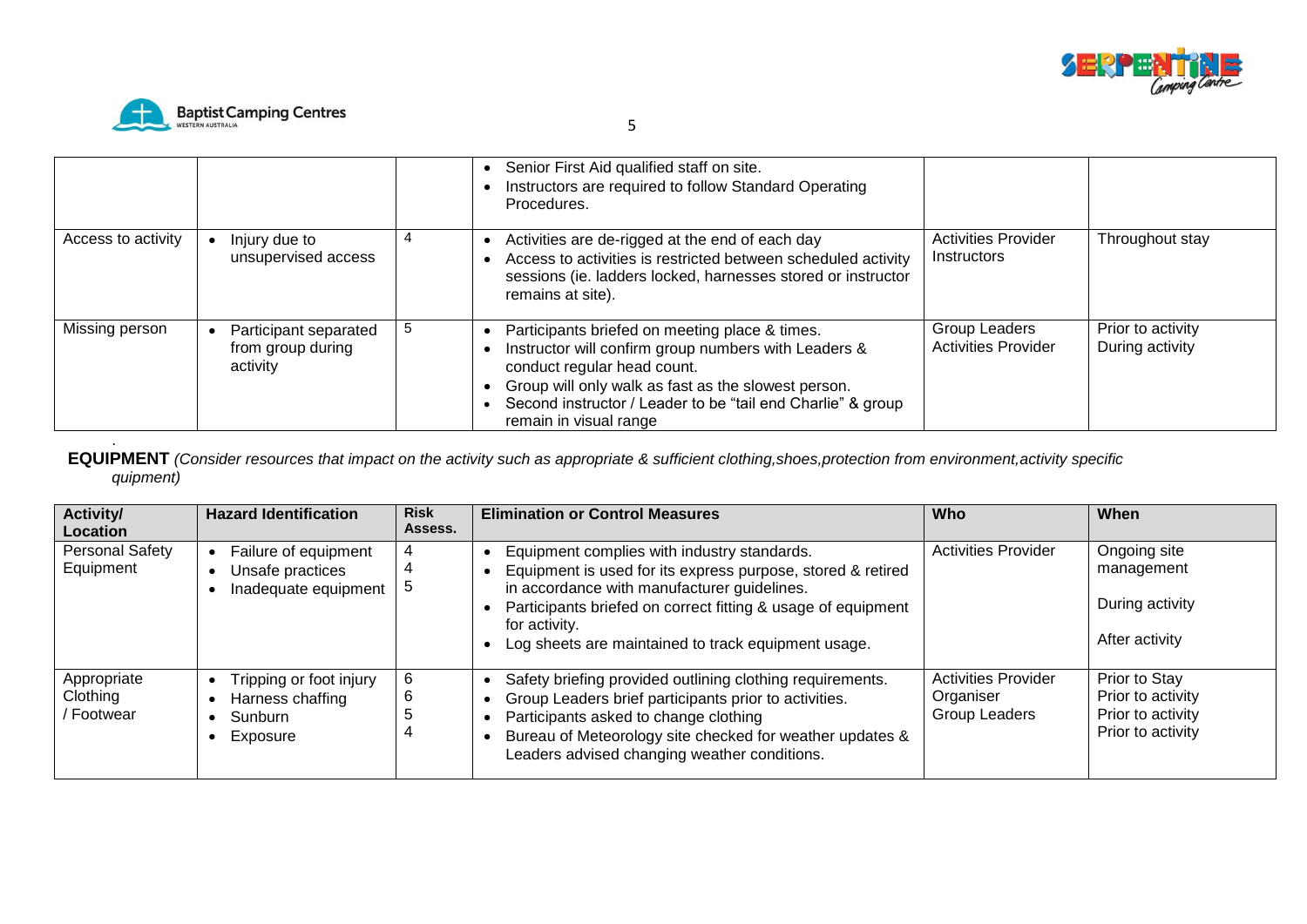



**ENVIRONMENT** *(Consider environmental hazards such as weather, natural hazards, terrain, plants & animals)*

| <b>Activity/</b><br><b>Location</b> | <b>Hazard Identification</b><br><b>Risk</b>                                                                                            | <b>Risk</b><br>Assess. | <b>Elimination or Control Measures</b>                                                                                                                                                                                                                                                                                                                                                                                                                                                                                                                                                                                                                                                                                                                                                                                                                                                                              | Who                                         | When                                                                                   |
|-------------------------------------|----------------------------------------------------------------------------------------------------------------------------------------|------------------------|---------------------------------------------------------------------------------------------------------------------------------------------------------------------------------------------------------------------------------------------------------------------------------------------------------------------------------------------------------------------------------------------------------------------------------------------------------------------------------------------------------------------------------------------------------------------------------------------------------------------------------------------------------------------------------------------------------------------------------------------------------------------------------------------------------------------------------------------------------------------------------------------------------------------|---------------------------------------------|----------------------------------------------------------------------------------------|
| Extreme weather<br>conditions       | Change in weather<br>$\bullet$<br>conditions<br>Exposure<br>$\bullet$<br>Sunburn<br>Lightning<br>$\bullet$<br>Dehydration<br>$\bullet$ | 5<br>4<br>5            | Bureau of Meteorology site checked for weather updates &<br>$\bullet$<br>Leaders briefed on arrival & advised changing weather<br>conditions during stay.<br>Participants briefed to wear hats, apply sunscreen & carry<br>water.<br>Water is readily accessible.<br>$\bullet$<br>Activities Instructors in radio contact with Activities Dept<br>throughout activity.<br>Monitor group throughout activity & administer First Aid if<br>required.<br>Activity stopped if conditions considered unsafe.<br>Alternate activities arranged after discussion with Group<br>Leader.                                                                                                                                                                                                                                                                                                                                     | <b>Activities Provider</b><br>Group Leaders | Prior to stay<br>On arrival<br>Throughout stay<br>Prior to activity<br>During activity |
| Fire (including<br>bush fire)       | Personal injury<br>$\bullet$<br>Participant separated<br>from group<br>Loss of property<br>$\bullet$                                   | 4<br>5<br>6            | Centre meets Australian Standards in relation to number of<br>hydrants, hoses and extinguishers, illuminated exit signs,<br>Emergency Procedure signs & equipment maintenance (six<br>month check by licensed provider).<br>Centre has a pro-active process to manage associated<br>risks.<br>Smoke alarms are installed in every room.<br>Fire blankets available in every kitchen with cooking<br>facilities.<br>Fire zones are maintained & fire hydrant protection for all<br>sites.<br>Signage identifies marshalling areas & fire extinguishers.<br>Emergency Evacuation Point areas clearly identified.<br>A number of onsite staff competent in fire extinguisher use<br>$\bullet$<br>Access onsite to two Community Fire Units.<br>$\bullet$<br>Emergency procedures & fire alarms explained to Group<br>$\bullet$<br>Leader and provided in Information File.<br>Groups briefed on evacuation procedures. | Site Manager<br>All                         | Ongoing site<br>management<br>On arrival                                               |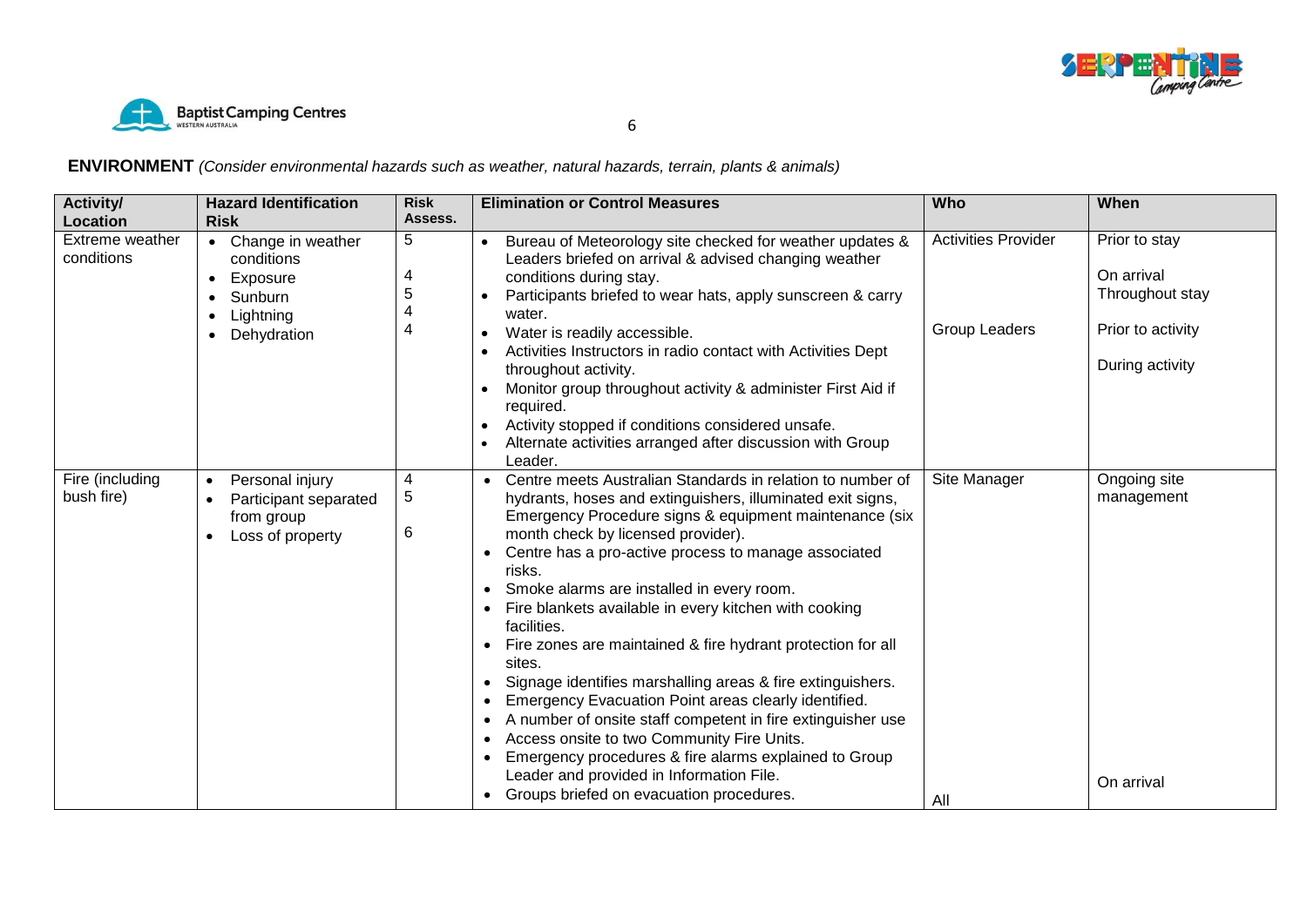



| Native flora &<br>fauna | Reaction due to<br>known triggers<br>Mild reaction due to<br>natural environment | 4<br>đ | Groups to move to evacuation points if required.<br>Check group against participant list.<br>Ensure medical info obtained from participants & summary<br>produced.<br>Advise Instructor of any potential allergic risks, triggers &<br>severity (see under Medical)<br>Participant to carry any personal medication.<br>Participants to wear closed in shoes for all activities.<br>First Aid kit carried at all times for site run activities. | Group Leader<br>Group Organiser<br>Group Leader<br>Group Leader/<br>Instructor<br>Instructor | During emergency<br>Prior to stay<br>Prior to activity<br>Throughout stay<br>During activity |
|-------------------------|----------------------------------------------------------------------------------|--------|-------------------------------------------------------------------------------------------------------------------------------------------------------------------------------------------------------------------------------------------------------------------------------------------------------------------------------------------------------------------------------------------------------------------------------------------------|----------------------------------------------------------------------------------------------|----------------------------------------------------------------------------------------------|
| Native flora &<br>fauna | Injury due to bite or<br>sting (eg snake or<br>spider)                           | 4      | Instructors in radio contact with Activities Dept.<br>Group briefed on level of risk & emergency response if<br>requested.<br>Participants to wear closed in shoes for all activities.<br>Instructor to walk at head of group.<br>First Aid kit carried at all times for site run activities.<br>Instructors in radio contact with Activities Dept.                                                                                             | Guest Liaison<br>Leader / Instructor<br>Instructor                                           | On arrival<br>During activity                                                                |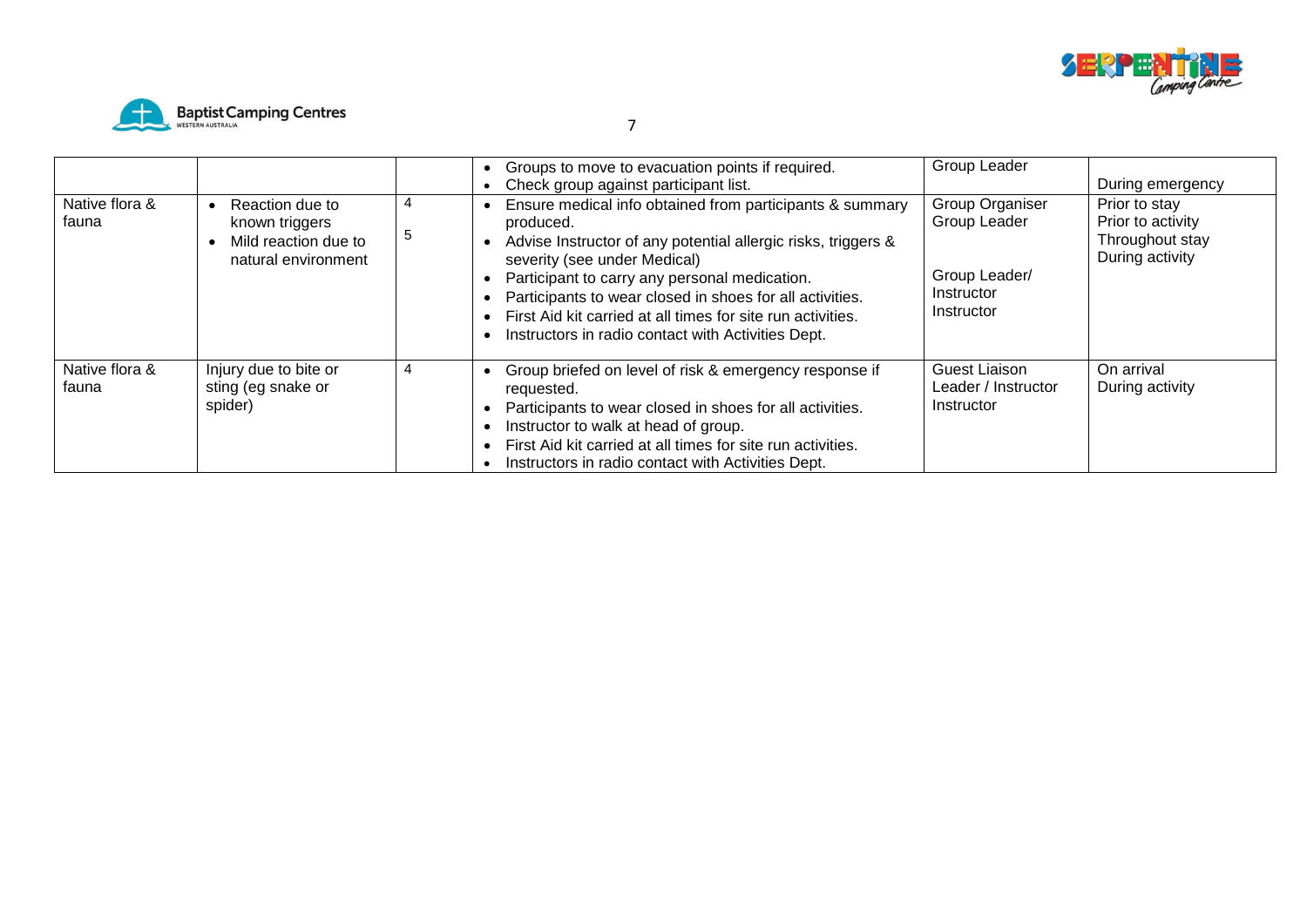



**PEOPLE** *(Consider nature of participants such as maturity, skill, behaviour, child protection issues, ratios, fitness, medical conditions & disabilities)*

| <b>Activity/</b><br>Location | <b>Hazard Identification</b>                                                                                                                                                                                                          | <b>Risk</b><br>Assess.    | <b>Elimination or Control Measures</b>                                                                                                                                                                                                                                                                                                                                                                                                                                                                                                                                                                                                                                                                                                                                                                                                                                                                                                                                           | Who                                                                                                                                         | When                                                                                                                                                                           |
|------------------------------|---------------------------------------------------------------------------------------------------------------------------------------------------------------------------------------------------------------------------------------|---------------------------|----------------------------------------------------------------------------------------------------------------------------------------------------------------------------------------------------------------------------------------------------------------------------------------------------------------------------------------------------------------------------------------------------------------------------------------------------------------------------------------------------------------------------------------------------------------------------------------------------------------------------------------------------------------------------------------------------------------------------------------------------------------------------------------------------------------------------------------------------------------------------------------------------------------------------------------------------------------------------------|---------------------------------------------------------------------------------------------------------------------------------------------|--------------------------------------------------------------------------------------------------------------------------------------------------------------------------------|
| <b>Child Protection</b>      | <b>Child Protection</b><br>$\bullet$<br>related incident<br>Identification of child<br>$\bullet$<br>at risk<br>Contractors and<br><b>Delivery Persons</b>                                                                             | 4<br>$\sqrt{5}$<br>4      | • All staff have Working with Children checks<br>Centre operates under the Baptist Churches Safe<br>$\bullet$<br>Churches policies and guidelines.<br>Procedure in place for management of allegation.<br>$\bullet$<br>Staff easily identified by uniform shirts with logo.<br>$\bullet$<br>See "Contractors and Delivery Persons" below<br>$\bullet$                                                                                                                                                                                                                                                                                                                                                                                                                                                                                                                                                                                                                            | All                                                                                                                                         | Ongoing site<br>management<br>Ongoing administration                                                                                                                           |
| Privacy of<br>Information    | Unauthorised<br>disclosure of info<br>Inadequate process<br>$\bullet$                                                                                                                                                                 | 5<br>5                    | Information obtained is used only for express purpose.<br>$\bullet$<br>Access & storage of information meets Privacy Act<br>$\bullet$<br>requirements.<br>Info retained as required under the Freedom of Information<br>$\bullet$<br>Act.                                                                                                                                                                                                                                                                                                                                                                                                                                                                                                                                                                                                                                                                                                                                        | All                                                                                                                                         | All Throughout stay<br>Ongoing site<br>management                                                                                                                              |
| Medical                      | Aggravation of<br>$\bullet$<br>existing medical<br>condition or injury<br>Access to First Aid &<br>$\bullet$<br>equipment<br>Inappropriate<br>$\bullet$<br>medical attention<br>Pandemic related<br>$\bullet$<br>Infection discovered | 4<br>$\sqrt{5}$<br>5<br>3 | Information obtained identifying allergies, special needs &<br>$\bullet$<br>other health related issues.<br>Ensure a group medical summary is available, and anyone<br>$\bullet$<br>presenting with illness prior to camp should be excluded<br>from attending the camp.<br>Ensure that participants have medication for any pre-<br>$\bullet$<br>existing identified medical needs.<br>Centre does not provide/administer anything ingestible or<br>injectable or topical. Centre does not provide first Aid<br>equipment - Camp Leaders must provide these.<br>Vehicle access to all activities onsite.<br>$\bullet$<br>Instructors carry a First Aid kit onsite to all activities.<br>$\bullet$<br>Ensure Camp leaders do not allow pre-existing, contagious<br>$\bullet$<br>or viral infected campers to arrive on camp.<br>Campers to follow the COVID Safety Plans as per Site and<br>$\bullet$<br>government regulation. Also adhere to COVID-19 /<br>pandemic agreement. | Group Organiser<br>Group Leader<br>Manager<br>All<br><b>Activities Provider</b><br>Camp leaders<br>Health Authorities,<br>Centre Management | Prior to stay<br>On arrival<br>Throughout stay<br>Ongoing site<br>management<br>Throughout stay<br>Ongoing<br>Throughout activity<br>Prior to stay<br>Ongoing throughout stay. |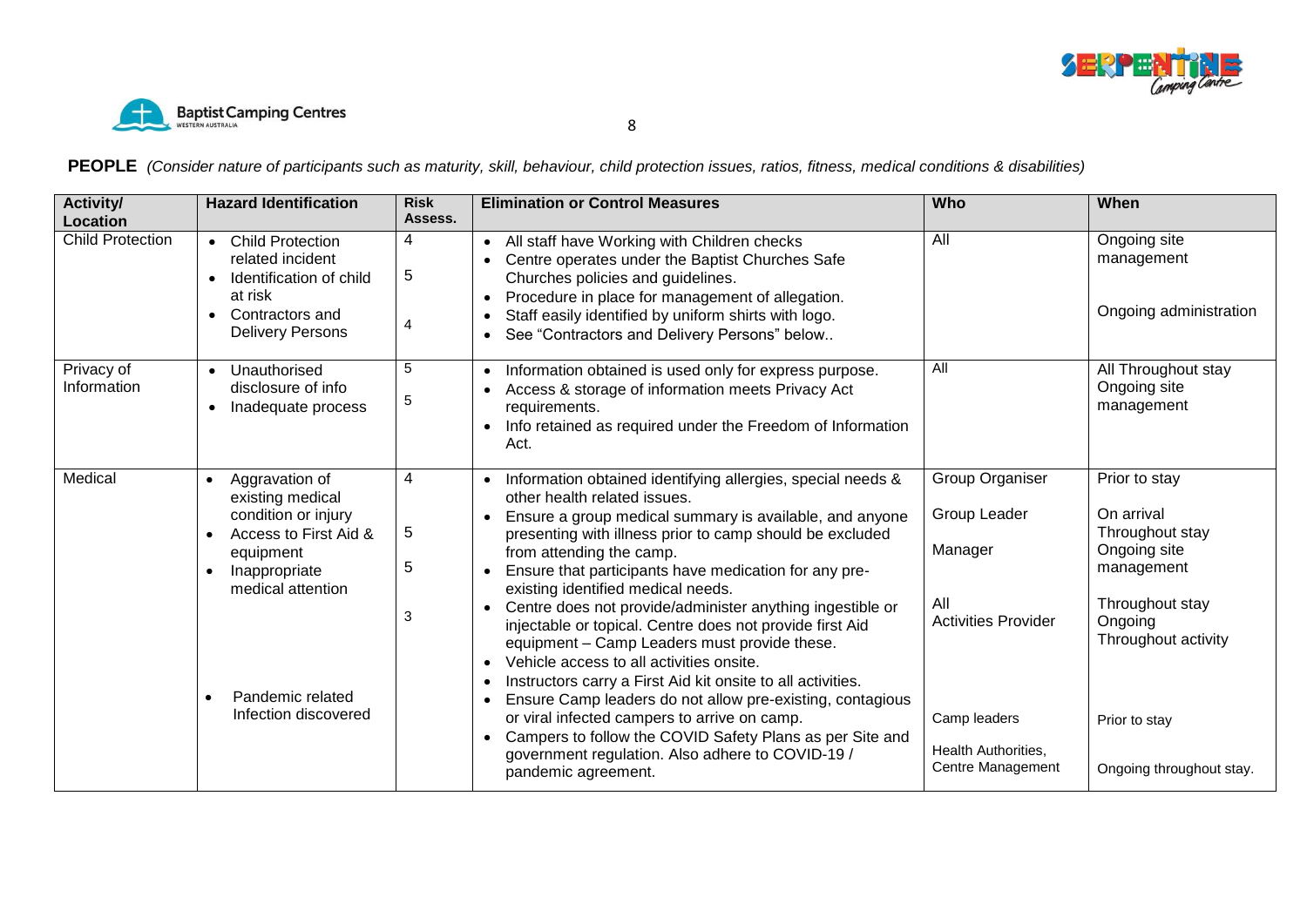



|                                            |                                                                                                                                                |             | Should a camper present with any viral, or contagious<br>$\bullet$<br>infection during camp - ensure the camper is immediately<br>isolated and all campers socially distance, wearing PPE<br>where available - health authorities are to be contacted<br>immediately and follow instructions.                                                                                                                                                                                                                                                                                                                                                                                                   |                                                                                                                     |                                                                                |
|--------------------------------------------|------------------------------------------------------------------------------------------------------------------------------------------------|-------------|-------------------------------------------------------------------------------------------------------------------------------------------------------------------------------------------------------------------------------------------------------------------------------------------------------------------------------------------------------------------------------------------------------------------------------------------------------------------------------------------------------------------------------------------------------------------------------------------------------------------------------------------------------------------------------------------------|---------------------------------------------------------------------------------------------------------------------|--------------------------------------------------------------------------------|
| <b>Special Needs</b>                       | Incident due to<br>inadequate special<br>needs considerations                                                                                  | 5           | Wheel chair access to majority of onsite areas & ramps are<br>$\bullet$<br>wheel chair compliant.<br>Safety bars in disabled rooms.<br>$\bullet$<br>Ability to participate in specific activities decided after<br>$\bullet$<br>discussion with Group Leader & participant.                                                                                                                                                                                                                                                                                                                                                                                                                     | Site Manager<br><b>Activities Provider</b>                                                                          | Ongoing site<br>management<br>Prior to activity                                |
| <b>Client Behaviour</b>                    | Injury due to other<br>participant<br>Injury to self through<br>inappropriate actions<br>Ingestion of non<br>prescription drugs or<br>alcohol. | 6<br>5<br>5 | Centre promotes a smoke free environment. Smoking is<br>$\bullet$<br>not permitted in any building or designated work area.<br>The Centre has a drug free & alcohol policy.<br>$\bullet$<br>Information is detailed in booking form information.<br>$\bullet$                                                                                                                                                                                                                                                                                                                                                                                                                                   | Site Manager<br>Group Leader<br>All                                                                                 | Ongoing site<br>management<br>On arrival<br>Throughout stay<br>Throughout stay |
| Contractors and<br><b>Delivery Persons</b> | <b>Unauthorised Persons</b><br>on Camp                                                                                                         | 5           | All Contractors and Delivery Persons to announce their<br>$\bullet$<br>arrival to Camping Centre Staff.<br>If remaining on site for a period of time, they will need to<br>$\bullet$<br>sign in and be provided with a Visitor ID Lanyard to be<br>worn at all times.<br>Copies of their WWCC, licences, permits, insurances and<br>$\bullet$<br>relevant information relating to their identity and<br>qualifications to be made available prior to arrival -<br>dependant on circumstance of their visit.<br>Must be shown the Camping Centre Emergency Response<br>$\bullet$<br>Plan, with Site Map for Evacuations.<br>All Contractors to sign out daily and hand in Visitor ID<br>Lanyard. | Site Manager<br><b>Guest Services</b><br><b>Catering Manager</b><br>Caretaker<br><b>Guest Services</b><br>Caretaker | Ongoing Management<br>and Supervision<br>throughout Visit.                     |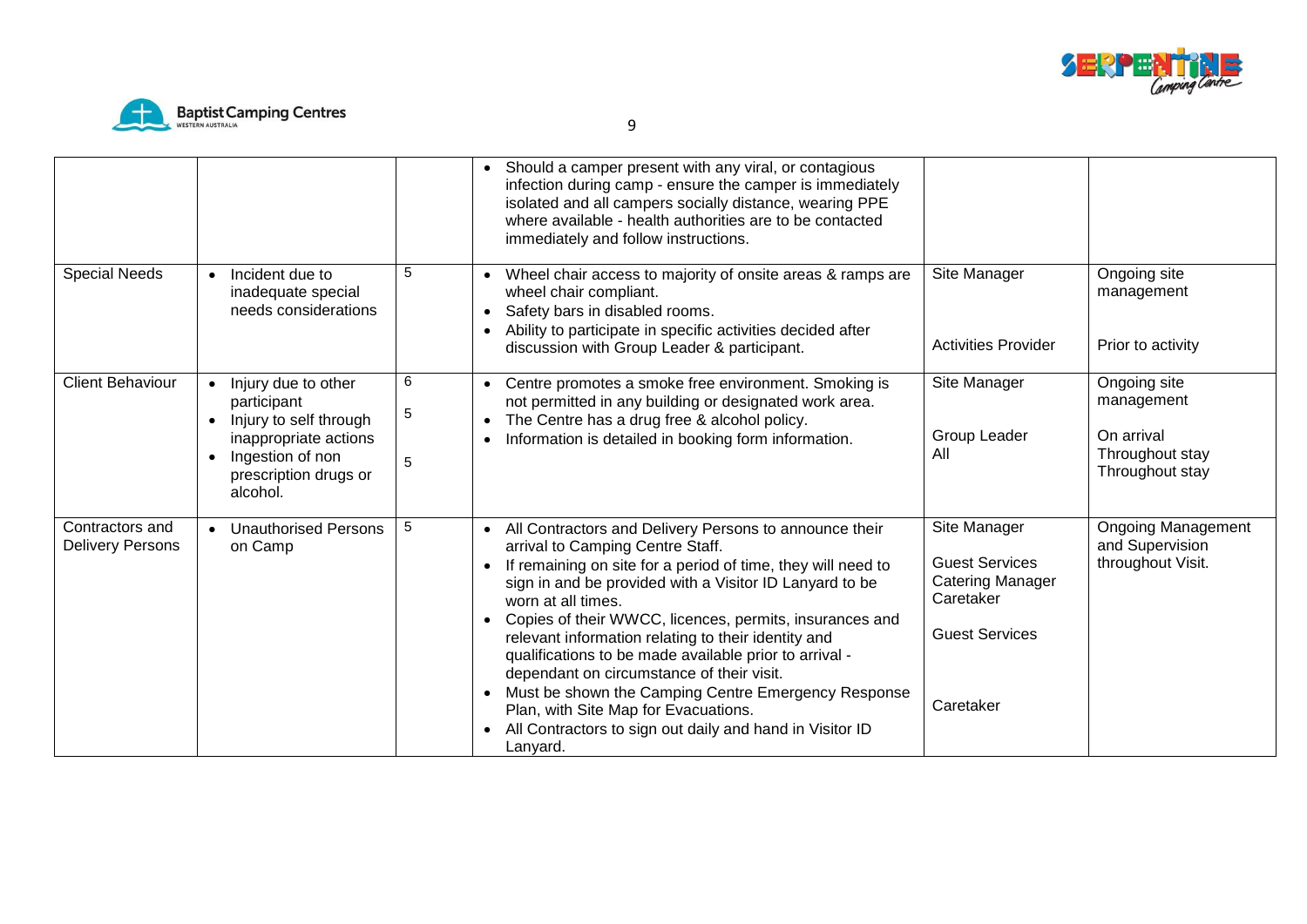



**ACCOMMODATION** *(Consider standards of accommodation & amenities, security, supervision, food allergies)*

| <b>Activity/</b><br>Location | <b>Hazard Identification</b>                                                                                                           | <b>Risk</b><br>Assess. | <b>Elimination or Control Measures</b>                                                                                                                                                                                                                                                                                                                                                                                                                                                                              | <b>Who</b>                                     | When                                                                                       |
|------------------------------|----------------------------------------------------------------------------------------------------------------------------------------|------------------------|---------------------------------------------------------------------------------------------------------------------------------------------------------------------------------------------------------------------------------------------------------------------------------------------------------------------------------------------------------------------------------------------------------------------------------------------------------------------------------------------------------------------|------------------------------------------------|--------------------------------------------------------------------------------------------|
| Security                     | Intruder<br>$\bullet$<br>Loss of property<br>Assault<br>$\bullet$                                                                      | .b<br>6<br>ಾ           | Group Leader given key to each bedroom & site meeting<br>rooms.<br>Group to keep facilities locked at night & when not onsite<br>All staff easily identified by uniform shirts with logo.                                                                                                                                                                                                                                                                                                                           | Site Manager<br>Leaders<br>All Staff           | On arrival<br>Throughout stay                                                              |
| Accommodation                | Injury due to<br>inappropriate actions<br>Scalding<br>Inadequate<br>supervision<br>Unserviceable<br>fittings<br>Unforseen<br>emergency | -5<br>5<br>ა<br>6<br>5 | Ensure adequate sleeping accommodation for each<br>participant.<br>Ensure separate accommodation for males & females.<br>$\bullet$<br>Ensure Group Leader accommodation is within easy<br>$\bullet$<br>access for participants if required.<br>Procedures detailed in Information File provided to Group<br>$\bullet$<br>Leader.<br>Groups briefed on appropriate behaviour, rules & out of<br>bounds areas.<br>Group to advise any maintenance required during stay<br>Evacuation Procedures signage in each room. | Administration<br>Site Manager<br>Group Leader | Prior to stay<br>On arrival<br>On arrival<br>Throughout stay<br>Ongoing site<br>management |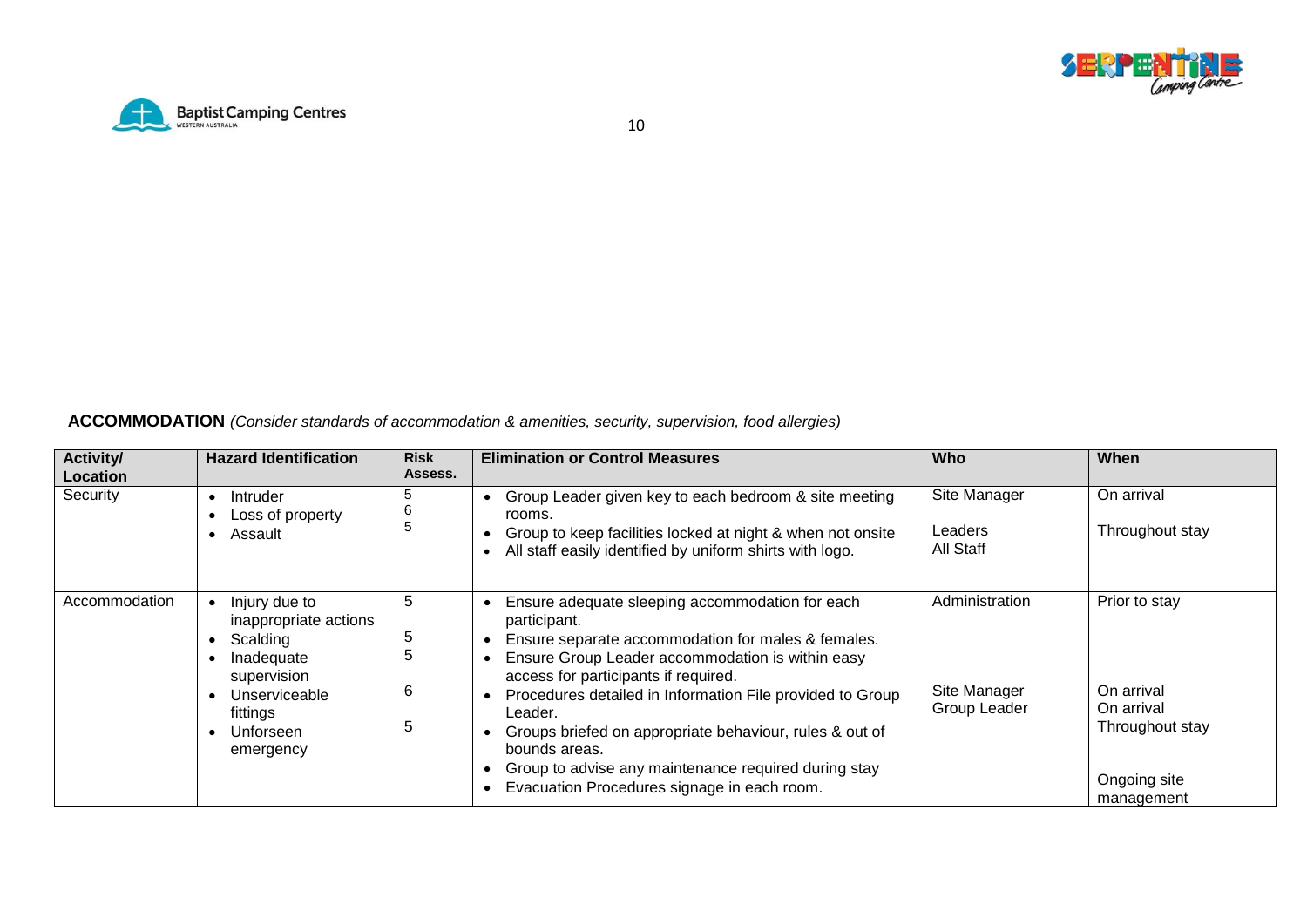



| Housekeeping            | Slip in wet area<br><b>Child Protection</b><br>related incident<br>• Trip hazard<br>Ingestion of cleaning<br>chemical                                         | 5<br>4<br>5<br>$\overline{\mathbf{4}}$ | Chemicals are stored appropriately for their use.<br>$\bullet$<br>All cleaning materials (eg. buckets, mops) stored when not<br>$\bullet$<br>in use.<br>All electrical cords are wound up when not in use.<br>$\bullet$<br>"Cleaning in Progress" signs utilised.<br>$\bullet$<br>Bathroom floors are mopped after group has vacated.<br>$\bullet$<br>Bedroom doors are locked after cleaning.<br>$\bullet$<br>Mattresses & covers are checked and replaced (if required)<br>after every camp.<br>Toilets in meeting rooms & dining area are cleaned during<br>minimum or unlikely use times to minimise guest contact<br>with wet floors. | Housekeeping                                                                                        | Ongoing site<br>management                                                                |
|-------------------------|---------------------------------------------------------------------------------------------------------------------------------------------------------------|----------------------------------------|--------------------------------------------------------------------------------------------------------------------------------------------------------------------------------------------------------------------------------------------------------------------------------------------------------------------------------------------------------------------------------------------------------------------------------------------------------------------------------------------------------------------------------------------------------------------------------------------------------------------------------------------|-----------------------------------------------------------------------------------------------------|-------------------------------------------------------------------------------------------|
| Kitchen                 | Food poisoning<br>Injury due to<br>unsupervised access                                                                                                        | 4<br>5                                 | Centre proactively manages all aspects of food safety &<br>hygiene.<br>Cooks are qualified and have the relevant knowledge<br>$\bullet$<br>regarding food safety and safe food handling practices.<br>Staff are trained on both the knowledge & skills required for<br>their area of responsibility.<br>Dietary requirements are taken into account (see detailed<br>info below).<br>Kitchen Ongoing site management                                                                                                                                                                                                                       | <b>Catering Manager</b><br>Administration                                                           | Ongoing site management                                                                   |
| Dietary<br>Requirements | Religious or ethical<br>$\bullet$<br>Anaphylaxis<br>$\bullet$<br>Allergic reaction to<br>known trigger<br>Reaction due to<br>$\bullet$<br>medical requirement | 4<br>$\boldsymbol{2}$<br>3<br>3        | Information obtained identifying food allergies & special<br>dietary needs and other health related issues.<br>Centre advises defined dietary categories.<br>$\bullet$<br>Centre advises where participant will need to supply own<br>food.<br>Summary of dietary requirements provided by Group<br>Leader for verification.<br>Food which are a known trigger factor, eg. peanut butter<br>$\bullet$<br>policy of kitchen to avoid the use of all nut products.<br>Participants with dietary requirements collect individual<br>meals from servery.                                                                                       | Group Organiser<br>Admin / Kitchen<br>Group Leader<br>Front servery<br>Group Leader/<br>Participant | Prior to stay<br>Prior to stay<br>Prior to stay<br>Prior to first meal<br>Throughout stay |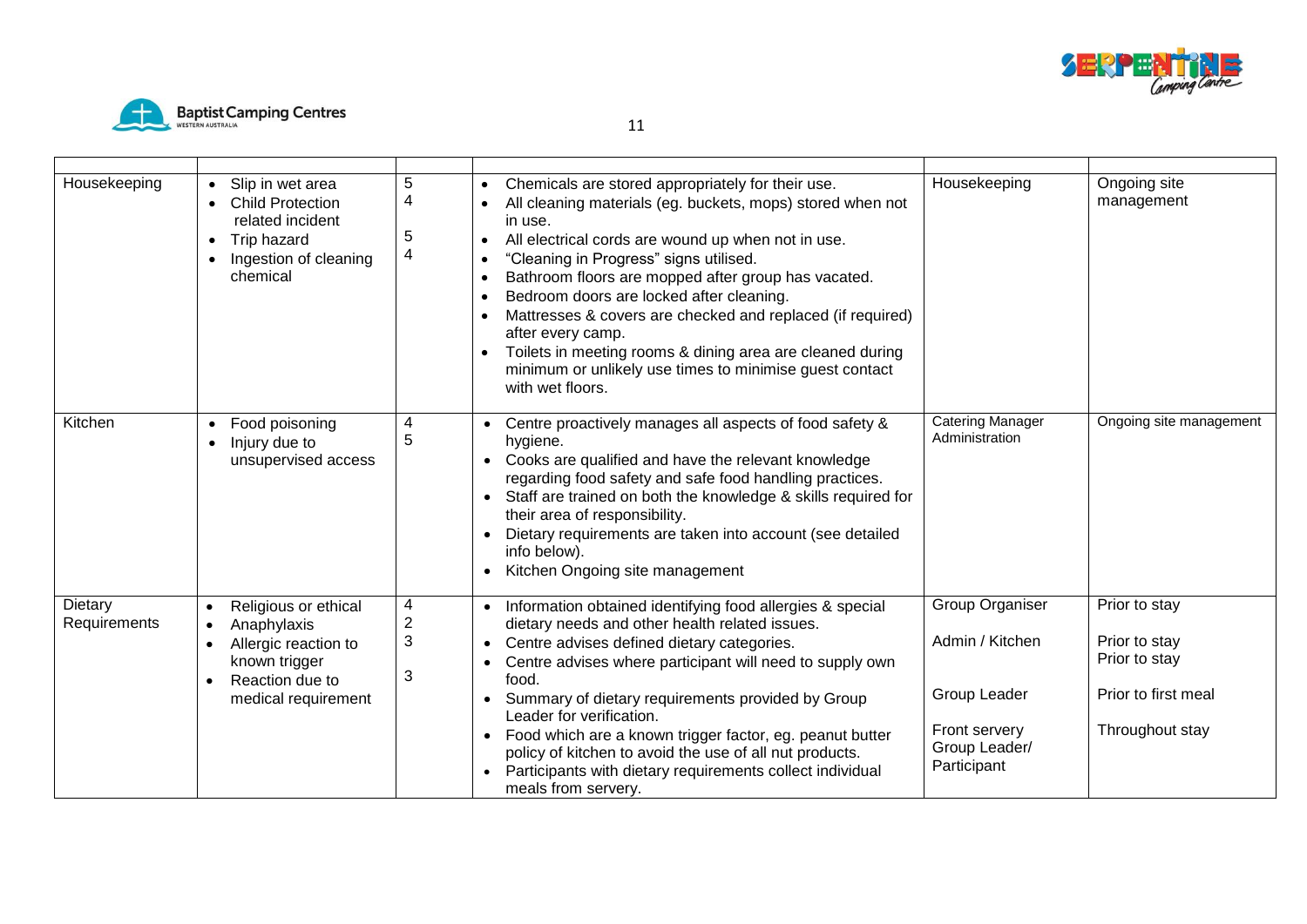



| Servery & Dining<br>Area | Incident due to<br>incorrect food<br>handling & storage<br>Burning / scalding<br>Slip on wet floor<br>Injury due to<br>unsupervised access<br>Cuts |  | Groups briefed on appropriate behaviour & expectations.<br>Hats to be worn when serving by all kitchen staff.<br>Participants verbally alerted to heat / danger / space.<br>Appropriate warning signs used where necessary.<br>Immediate area of broken glass / crockery is cleared,<br>guests verbally alerted to danger, sign put out if required,<br>breakage cleared.<br>Return of used crockery / cutlery is supervised.<br>"Cleaning in Progress" signs limit access as required.<br>Fluid spills immediately cleaned. | Kitchen Manager | At meals times<br>Ongoing management |
|--------------------------|----------------------------------------------------------------------------------------------------------------------------------------------------|--|------------------------------------------------------------------------------------------------------------------------------------------------------------------------------------------------------------------------------------------------------------------------------------------------------------------------------------------------------------------------------------------------------------------------------------------------------------------------------------------------------------------------------|-----------------|--------------------------------------|
|--------------------------|----------------------------------------------------------------------------------------------------------------------------------------------------|--|------------------------------------------------------------------------------------------------------------------------------------------------------------------------------------------------------------------------------------------------------------------------------------------------------------------------------------------------------------------------------------------------------------------------------------------------------------------------------------------------------------------------------|-----------------|--------------------------------------|

### **OTHER** *(Consider other hazards specific to related Stay)*

| <b>Activity/</b><br>Location                          | <b>Hazard Identification</b>                                                       | <b>Risk</b><br>Assess. | <b>Elimination or Control Measures</b>                                                                                                                                                                                                                                                                                                                                                                  | <b>Who</b>                   | When                                     |
|-------------------------------------------------------|------------------------------------------------------------------------------------|------------------------|---------------------------------------------------------------------------------------------------------------------------------------------------------------------------------------------------------------------------------------------------------------------------------------------------------------------------------------------------------------------------------------------------------|------------------------------|------------------------------------------|
| Emergencies                                           | Personal injury<br>Loss of property<br>Missing person                              | 5<br>6<br>5            | Centre has Emergency procedures in place.<br>$\bullet$<br>Standard operating hours are 8am to 3pm (3 days per<br>$\bullet$<br>week), 24 hour emergency assistance is available<br>Emergency procedures explained to Group Organiser and<br>provided in Information File.<br>Contact details for local facilities (eg. doctors, chemist)<br>available.<br>Group Leader briefed on evacuation procedures. | Site Manager<br>Group Leader | Ongoing site<br>management<br>On arrival |
| Transportation of<br>participant in<br>Centre vehicle | <b>Child Protection</b><br>related incident<br>Vehicle faulty<br>Vehicle accidents | 4<br>5<br>4            | Only to occur in circumstances where there is no other<br>$\bullet$<br>feasible option, accompanied by a Group Leader.<br>Permission obtained from parent, caregiver or Group<br>$\bullet$<br>Leader.<br>Vehicle is insured & registered & employee licensed.<br>Employee screened for Working with Children.                                                                                           | Group Leader<br>Site Manager | Throughout stay                          |